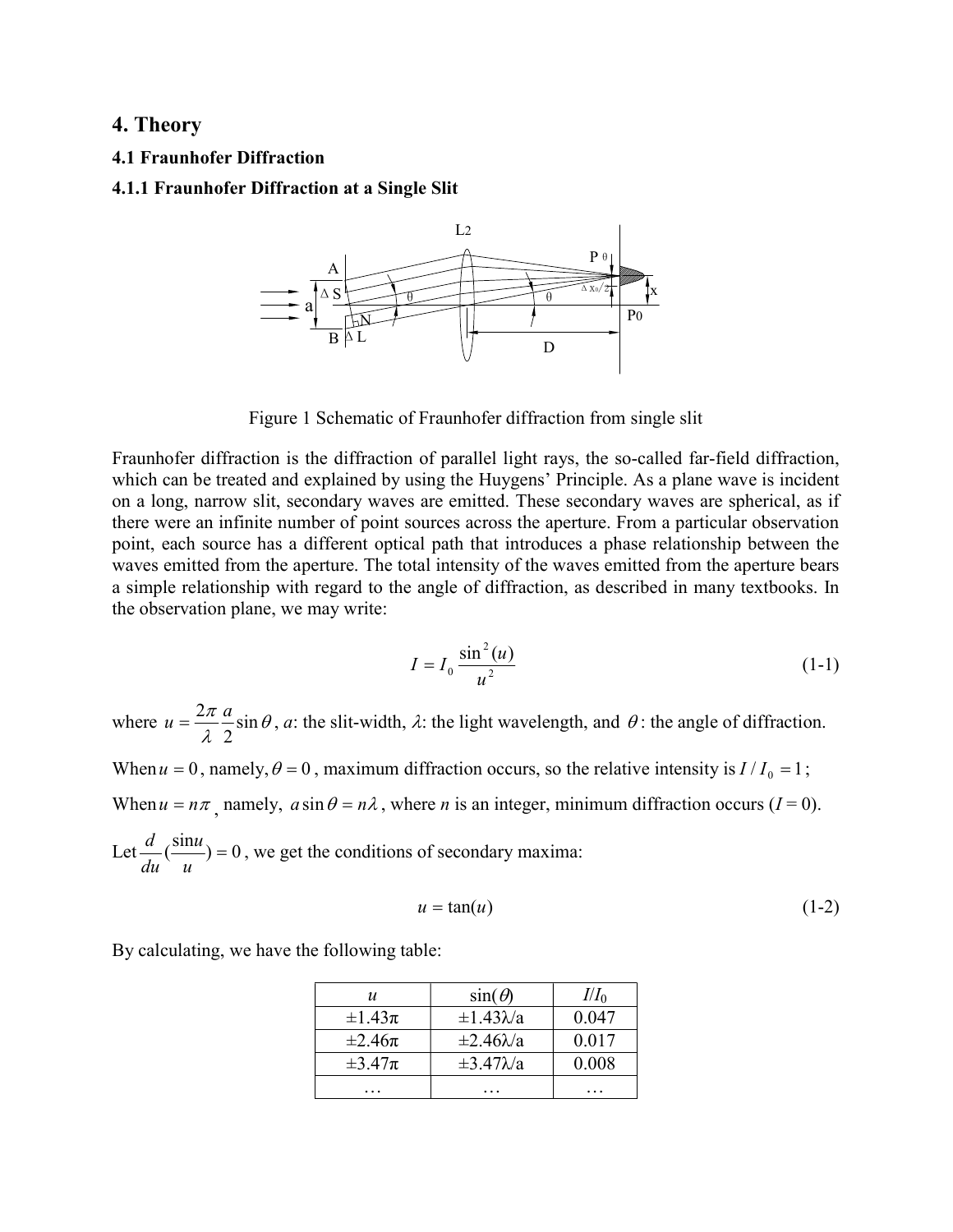From the above table, the intensity of Fraunhofer diffraction at a single slit is illustrated in the following figure.



Figure 2 Intensity distribution of Fraunhofer diffraction at single slit

The divergence angle of a laser is very small, so the laser beam can be considered as a parallel beam. A laser can be used as the source for Fraunhofer diffraction as shown in Figure 3. If the distance between the detector and the slit is far enough so that the difference between  $AP_0$  and OP<sub>0</sub> is far less than the laser wavelength,  $λ$ , the condition of Fraunhofer diffraction is satisfied. Let's prove it.



Figure 3 Schematic of far-field Fraunhofer diffraction

If the slit-width,  $a$ , is considered far less than the observation distance from the slit,  $l$ , then

AP<sub>0</sub>-OP<sub>0</sub>=
$$
\sqrt{l^2 + \frac{a^2}{4}} - l \approx l \left(1 + \frac{a^2}{8l^2}\right) - l = \frac{a^2}{8l}
$$
 (1-3)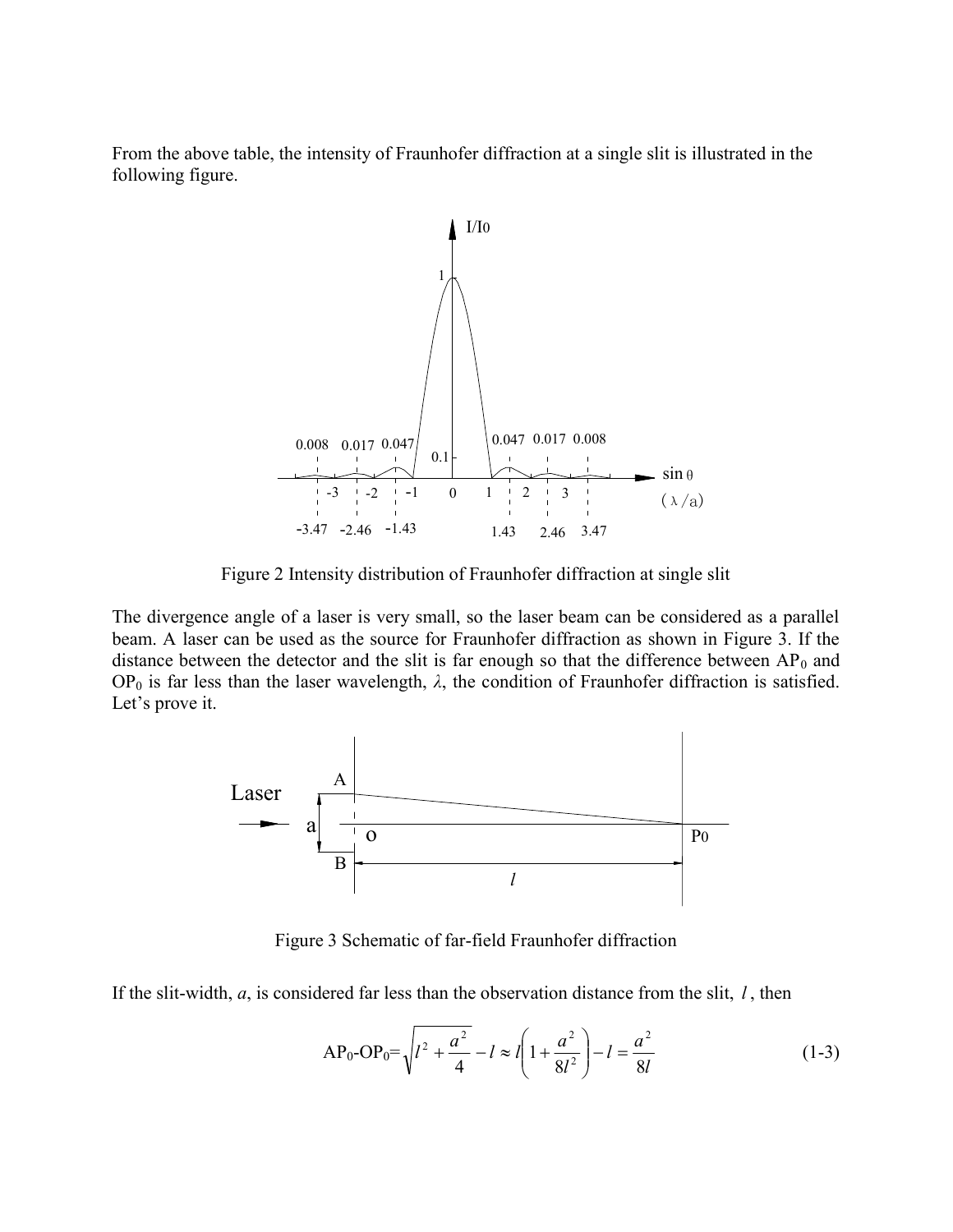In the experiment, if  $l = 0.8$  m,  $a = 0.1$  mm, then

l a 8 2 =15.6 nm, which is far less than  $\lambda$  (632.8 nm). Hence, the far-field condition for Fraunhofer diffraction is satisfied.

#### 4.1.2 Fraunhofer Diffraction at a Multi-Slit

When the single slit is replaced by a 'multi-slit' that has  $N$  evenly-spaced slits with a width of  $a$ for each slit and a slit-to-slit separation of  $d$ , the resulted intensity of diffraction is the intensity distribution from N coherent sources multiplied by the diffraction pattern from a single slit. The interference pattern is determined by the phase angle  $\beta = (\pi \times d \times \sin \theta)/\lambda$ , where  $\lambda$  is the wavelength of light, and  $\theta$  the angle of diffraction or angle of observation. Because the diffraction pattern is determined by  $u=(2\pi\times a\times\sin\theta)/2\lambda$ , the net result is

$$
I = I_0 \left(\frac{\sin u}{u}\right)^2 \left(\frac{\sin N\beta}{\sin \beta}\right)^2 \tag{1-4}
$$

where  $(\sin u)/u$  or  $(\sin u)^2/u^2$  is a diffraction function and  $(\sin N\beta)/(\sin \beta)$  or  $(\sin N\beta)^2/(\sin \beta)^2$  is an interference function.

Based on equation (1-4), the following picture shows the normalized interference function with different N values,



Figure 4 Normalized interference intensity distribution of N coherent sources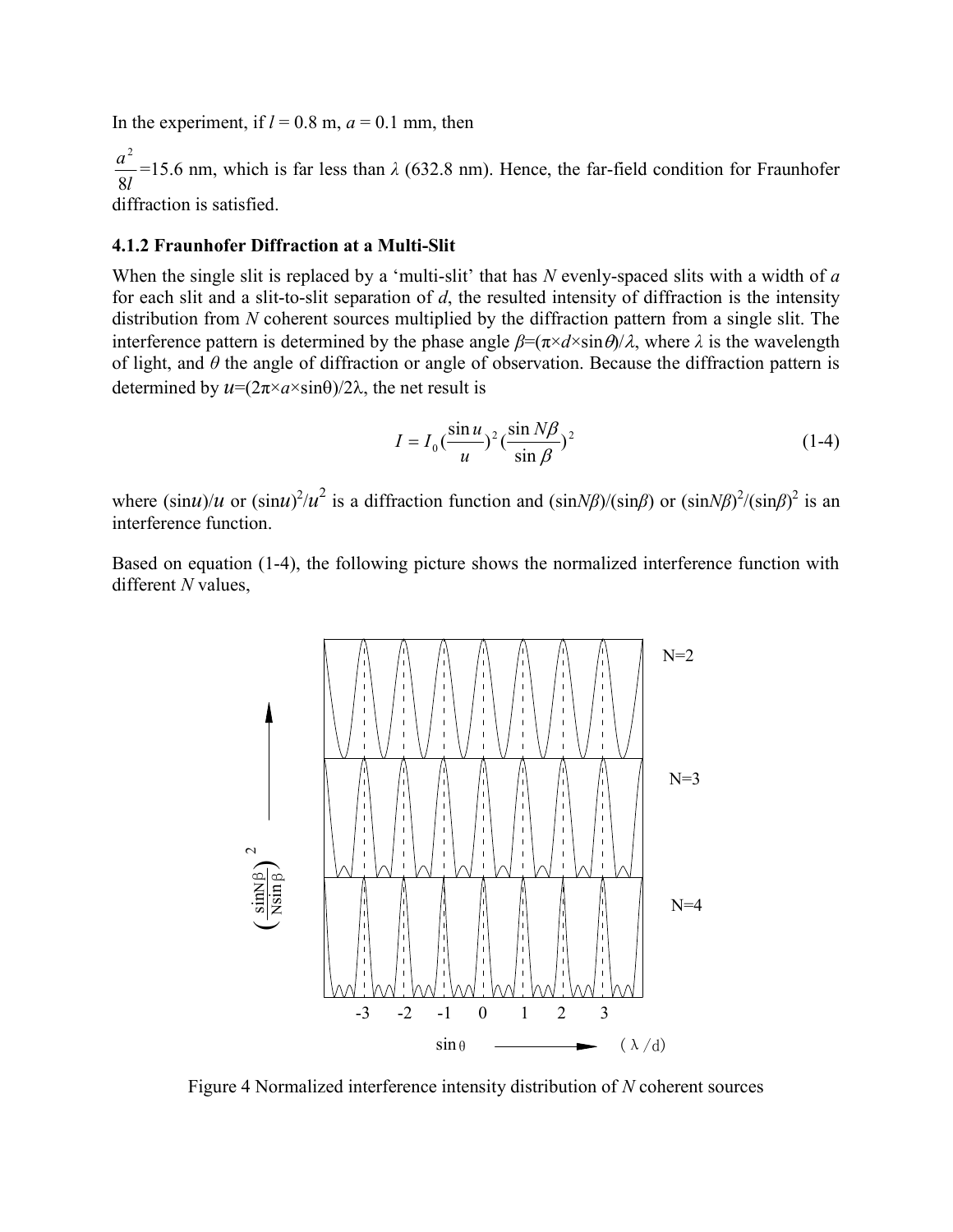### 1) Peak values, positions, and numbers of the principal maxima

When  $\beta = k\pi$ , namely d  $\sin \theta = k \frac{\lambda}{\lambda}$  (k = 0, ±1, ±2, ±3,…), then

$$
I = I_0 \left(\frac{\sin u}{u}\right)^2 \left(\frac{\sin N\beta}{\sin \beta}\right)^2 = N^2 I_0 \left(\frac{\sin u}{u}\right)^2 \tag{1-5}
$$

Obviously, the principal maximum diffraction intensity from a multi-slit with  $N$  evenly-spaced slits is  $N^2$  times the diffraction intensity at a single slit.

Considering  $|\sin \theta| \le 1$ , so  $|k| \le d / \lambda$ 

Let  $\lambda = 0.4d$ , then k can only take  $0, \pm 1, \pm 2$ . If  $\lambda \ge d$ , then  $k = 0$ , it means there is only zero order.

# 2) Positions of zero intensity points, numbers of the secondary maxima

Between these principal maxima there are weak secondary maxima. Let  $\sin N\beta = 0$  and  $\sin \beta \neq 0$ , we can get these positions of zero intensity points.

$$
\beta = (k + \frac{m}{N})\pi, \text{ namely } \sin \theta = (k + \frac{m}{N})\frac{\lambda}{d}
$$
 (1-6)

where  $k = 0, \pm 1, \pm 2, \dots; m = 1, 2, \dots, N - 1$ .

Because there are  $(N-1)$  zero points between two principal maxima, and there is a secondary maximum between the consecutive zero points, the number of secondary maxima is N–2. The following figure shows the influence of the diffraction function ( $N = 5$ ,  $d = 3a$ ).



Figure 5 Diffraction intensity (c) of 5-slit ( $N = 5$ ,  $d = 3a$ )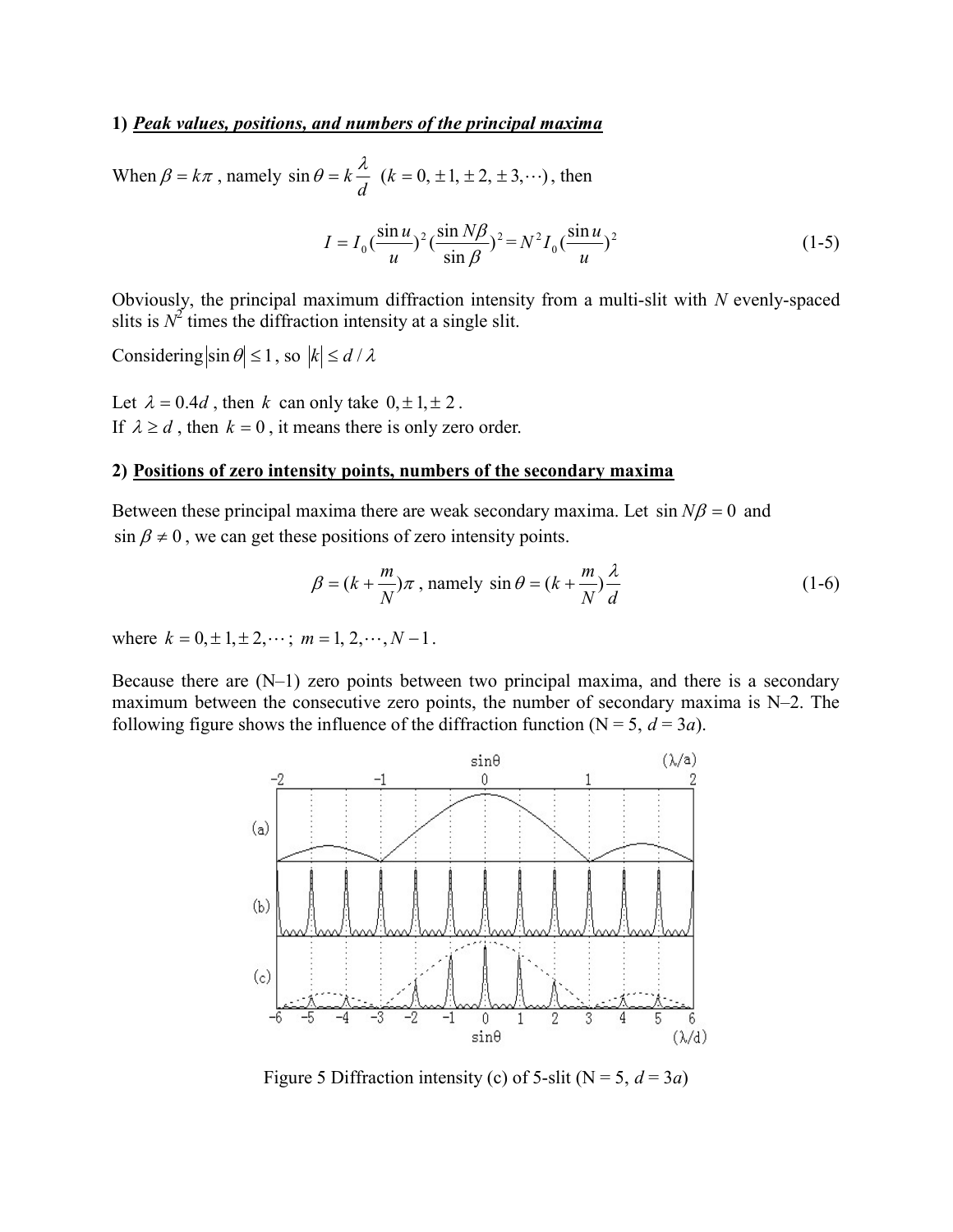It shows that the interference function (b) is modulated by the diffraction function (a), yielding the net result shown in (c). For  $d = 3a$ , the third order  $(k = 3)$  principal maximum of the interference function coincides with the first zero position of single slit diffraction. This is the socalled missing order phenomenon.

### 4.1.3 Fraunhofer Diffraction at a Single Circular Aperture

When light from a point source passes through a small circular aperture, it produces a diffuse circular disc known as the Airy's disc. The diffraction pattern is given by:

$$
I = I_0 \left[ \frac{2J_1(x)}{x} \right]^2, \ (x = \frac{\pi D}{\lambda} \sin \theta) \tag{1-7}
$$

where D is the diameter of the circular aperture,  $J_1(x)$  is the first-order Bessel function, and  $\lambda$  is wavelength of the source. The following table gives some values of the Bessel function:

$$
\begin{array}{c|c|c|c|c|c|c|c|c} x & 0 & 1.220\pi & 1.635\pi & 2.233\pi & 2.679\pi & 3.238\pi \\ \hline \end{array}
$$

So the first minimum (dark ring) condition is:

$$
a\sin\theta = 1.22\lambda\tag{1-8}
$$

and the Rayleigh criterion, or the equation for angular resolution is

$$
\theta_{\min} = 1.22 \frac{\lambda}{d} \tag{1-9}
$$

#### 4.2 Fresnel Diffraction

Fresnel diffraction or near-field diffraction is a process of diffraction that occurs when a wave passes through an aperture or slit, and diffracts in the near field. It occurs when the source and the observation distance are relatively close to the obstacle forming the diffraction pattern. If the source, the obstacle, and the observation distance are far enough away that both incident and diffracted waves are considered parallel, then Fraunhofer diffraction occurs.



Figure 6 Diffraction geometry - aperture and image planes with coordinate systems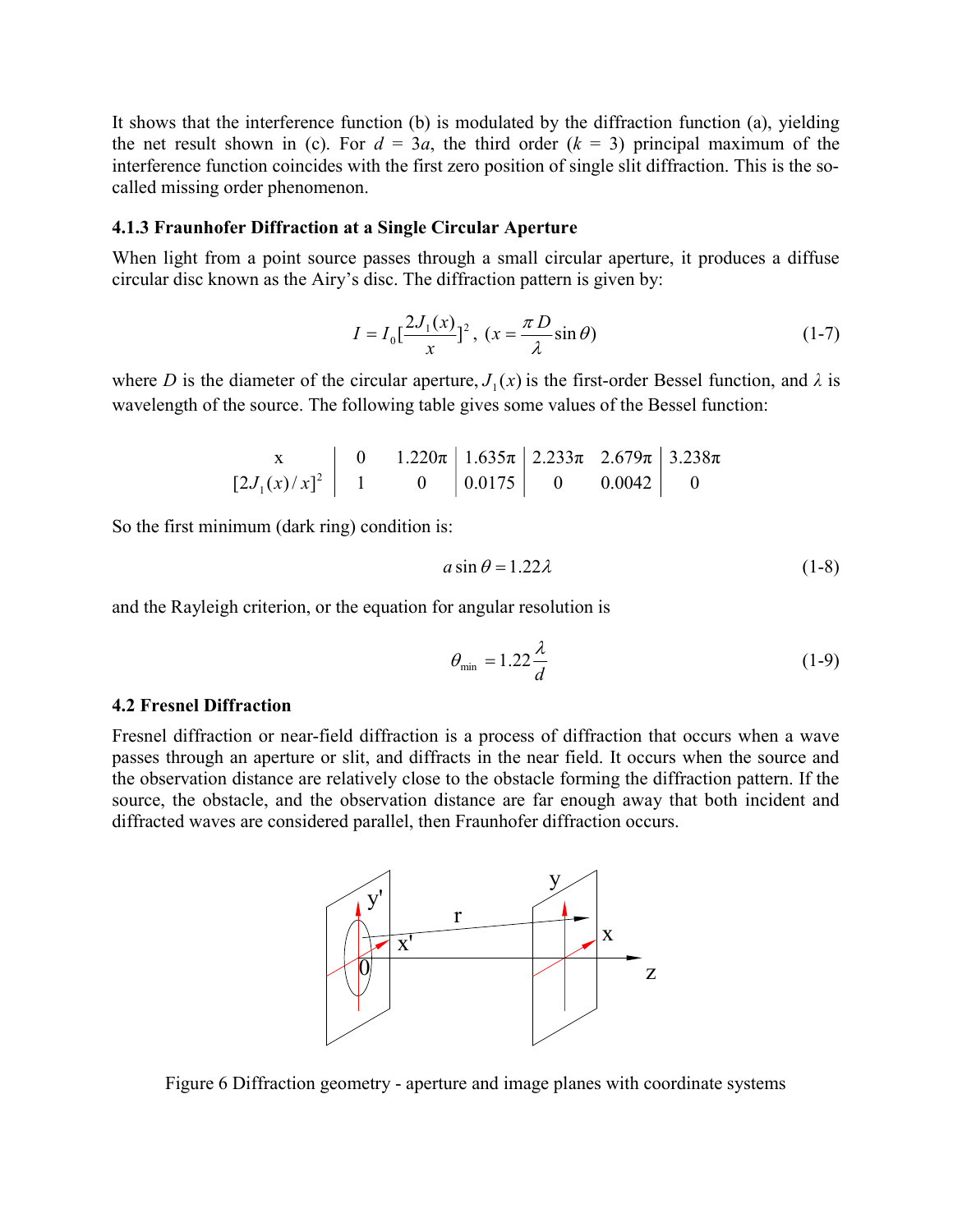# The Fresnel Diffraction Integral

The diffraction pattern of the electric field at a point  $(x, y, z)$  is given by:

$$
E(x, y, z) = -\frac{i}{\lambda} \iint E(x', y', 0) \frac{e^{ikr}}{r} \cos \theta dx' dy'
$$
 (1-10)

Where  $r = \sqrt{(x-x')^2 + (y-y')^2 + z^2}$ , *i* is the imaginary unit, and cos  $\theta = z/r$  is the cosine of the angle between z and r.

Analytical solution of this integral is impossible for all but the simplest diffraction geometries. Therefore, it is usually calculated numerically.

### The Fresnel approximation

The main problem for solving the above integral is the expression of  $r$ . First, we can simplify the algebra by introducing the substitution:  $\rho^2 = (x - x')^2 + (y - y')^2$ .

Substituting it into the expression for  $r$ , we get

$$
r = \sqrt{\rho^2 + z^2} = z \sqrt{1 + \frac{\rho^2}{z^2}}
$$
 (1-11)

Next, using the Taylor series expansion  $\overline{1+u} = (1+u)^{1/2} = 1 + \frac{u}{2} - \frac{u^2}{2} + ...$  $\frac{2}{2}$   $\frac{2}{8}$  +  $\overline{u} = (1+u)^{1/2} = 1 + \frac{u}{2} - \frac{u^2}{2} + \dots$ We can express  $r$  as

$$
r = z \sqrt{1 + \frac{\rho^2}{z^2}}
$$
  
=  $z \left[ 1 + \frac{\rho^2}{2z^2} - \frac{1}{8} (\frac{\rho^2}{z^2})^2 + ... \right]$   
=  $z + \frac{\rho^2}{2z} - \frac{\rho^4}{8z^3} + ...$  (1-12)

The key to the Fresnel approximation is to assume that the third element in the Taylor series in equation (1-12) is very small and therefore can be ignored. In order to make this assumption, this third element has to contribute to the variation of the exponential as an almost null term. In other words, it has to be much smaller than the period of the complex exponential, i.e.  $2\pi$ :

$$
k\frac{\rho^4}{8z^3} < 2\pi
$$
 (1-13)

By expressing k in terms of the wavelength,  $k = 2\pi/\lambda$ , we get the following relationship: